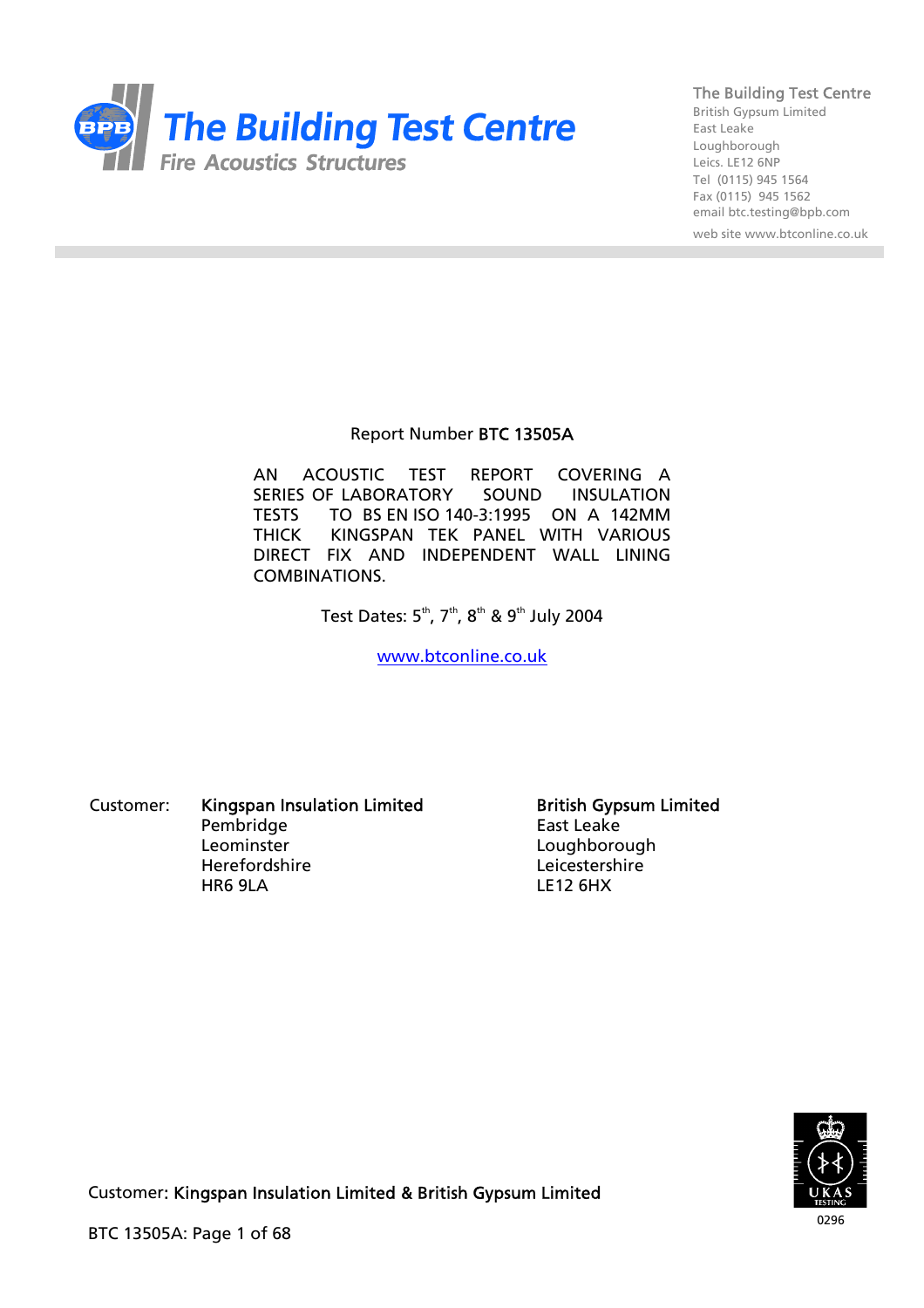

British Gypsum Limited East Leake Loughborough Leics. LE12 6NP Tel (0115) 945 1564 Fax (0115) 945 1562 email btc.testing@bpb.com

web site www.btconline.co.uk

## FOREWORD

This test report details a series of sound insulation tests conducted on a 142mm Kingspan Tek Panel consisting of a 112mm rigid urethane insulation core between a single layer of 15mm OSB each side. The partition was tested independently and with combinations of independent and dependent wall lining systems using 15mm Gyproc SoundBloc, Gypframe 48I50 Studs and 25mm Isowool APR 1200 insulation. The tests were joint sponsored by Kingspan Insulation Limited and British Gypsum Limited.

The test specimens were installed by Kingspan Insulation Limited and Alltone between the 5th and 9th July 2004.

# REPORT AUTHORISATION

Report Author

Grant Sumle

Grant Swankie B.Eng., AMIOA *UKAS Quality Manager*

| Authorised by                                   |
|-------------------------------------------------|
|                                                 |
| Eur Ing. Paul Howard                            |
| BSc. (Hons.), CEng., MIOA<br>Head of Laboratory |

*The Building Test Centre will not discuss the content of this report without written permission from the test sponsor. The Building Test Centre retains ownership of the test report content but authorises the test sponsor to reproduce the report as necessary in its entirety only.* 

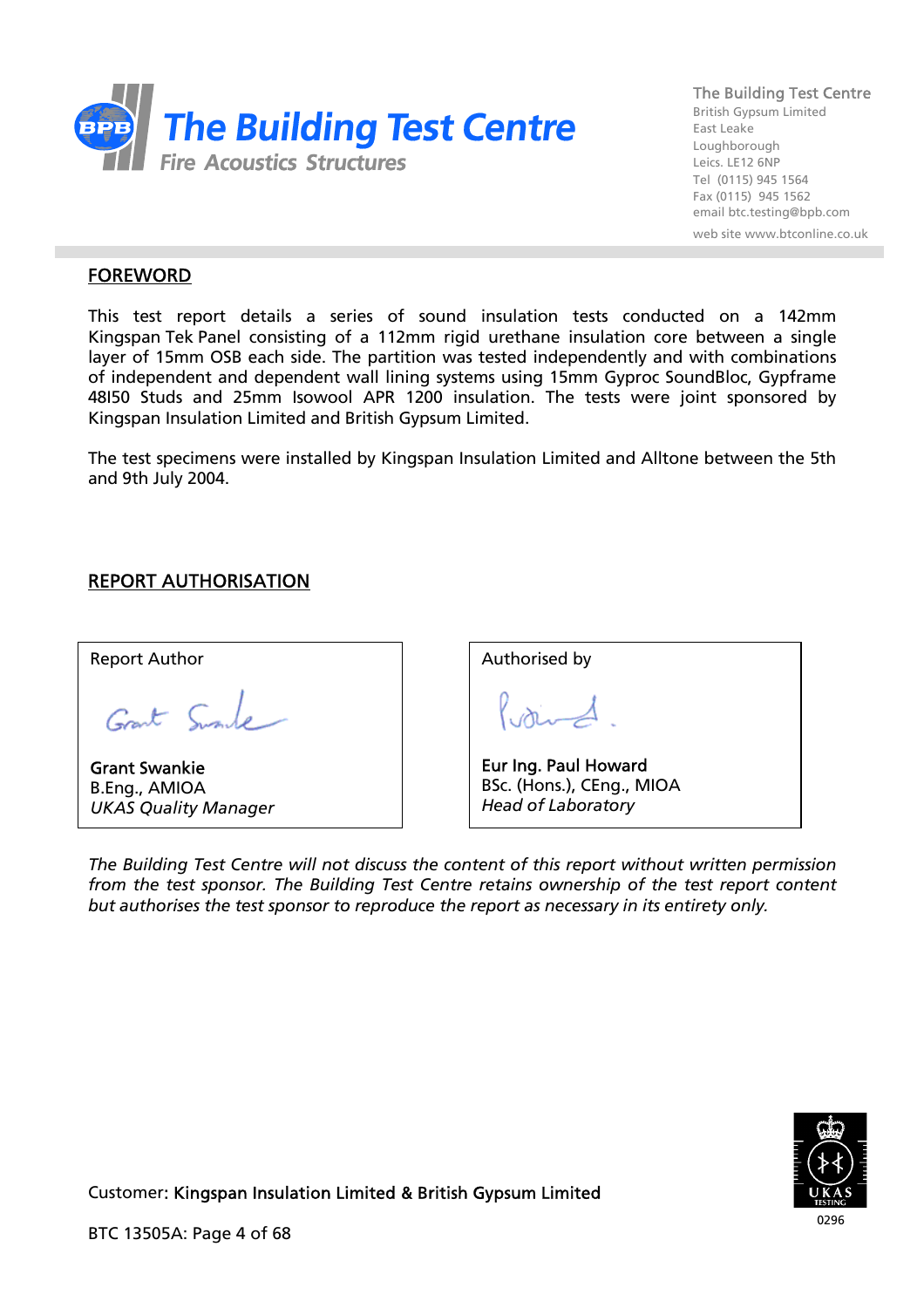

British Gypsum Limited East Leake Loughborough Leics. LE12 6NP Tel (0115) 945 1564 Fax (0115) 945 1562 email btc.testing@bpb.com web site www.btconline.co.uk

## TEST CONSTRUCTION

H13505A

The Kingspan Tek System was assembled flat, and then lifted into position within the test frame.

Three sections of 142mm Kingspan Tek Panel were used. On each vertical edge of the central panel, nominally 100mm wide OSB spline joints were inserted behind each external 15mm OSB board and screw fixed at 100mm centres as shown in Photo 2. Urethane expanding foam was applied along each vertical edge.



Photo 1 Single 142mm Kingspan Tek Panel Photo 2 Spline detail showing



expanding urethane foam before ratcheting panel together

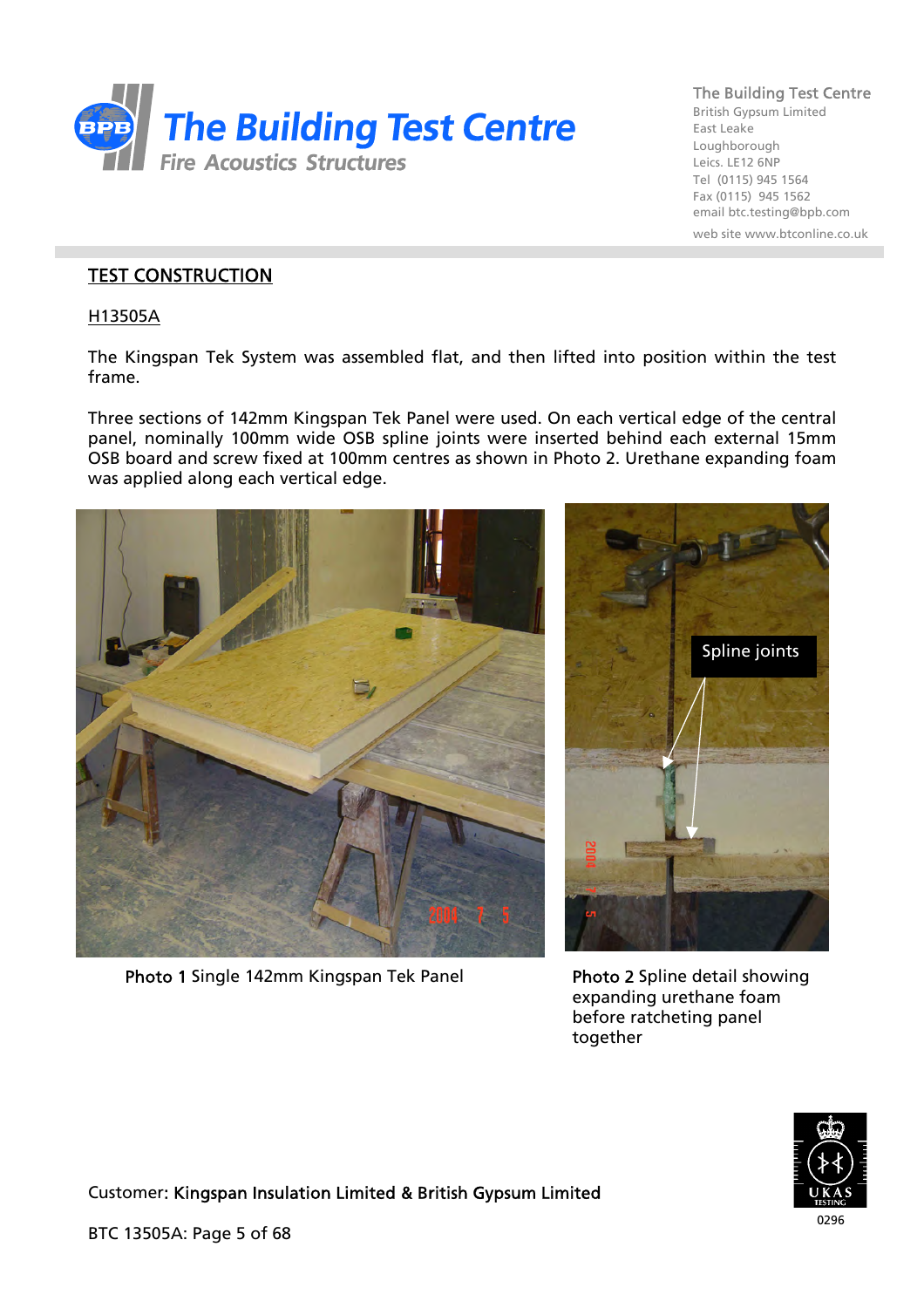

British Gypsum Limited East Leake Loughborough Leics. LE12 6NP Tel (0115) 945 1564 Fax (0115) 945 1562 email btc.testing@bpb.com web site www.btconline.co.uk

The adjoining Kingspan Tek Panels were screw fixed to the OSB splines of the central panel at 100mm centres.

Urethane expanding foam was applied around the perimeter of the partition in-between the two internal faces of the 15mm OSB board. 110mm(wide) x 51mm (deep) timber lengths were inserted around the perimeter of the partition and screw fixed as shown in photos 3 and 4.



Photo 3 Applying the urethane expanding Photo 4 Preparing the perimeter timber foam

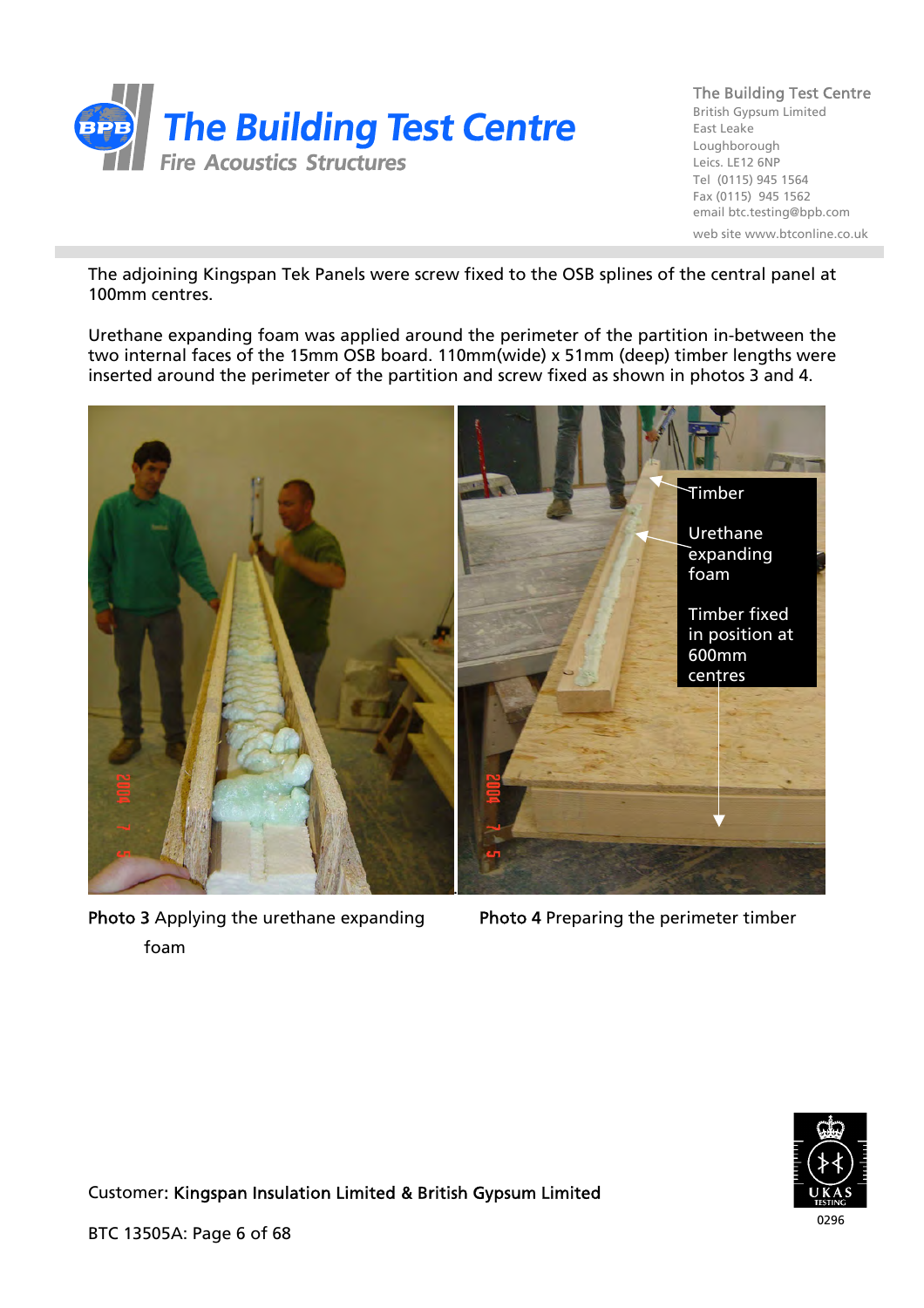

British Gypsum Limited East Leake Loughborough Leics. LE12 6NP Tel (0115) 945 1564 Fax (0115) 945 1562 email btc.testing@bpb.com web site www.btconline.co.uk

Once the partition was assembled as in photo 5, it was lifted into position within the test frame.



Photo 5 Assembled Kingspan Tek Partition

Urethane expanding foam was applied around the perimeter between the test frame and the partition. Once set, the foam was cut flush with the partition and the perimeter was sealed with acoustic tape and Gyproc Sealant on each side.



Photo 6 Kingspan Tek Panel System within test frame



Customer: Kingspan Insulation Limited & British Gypsum Limited

BTC 13505A: Page 7 of 68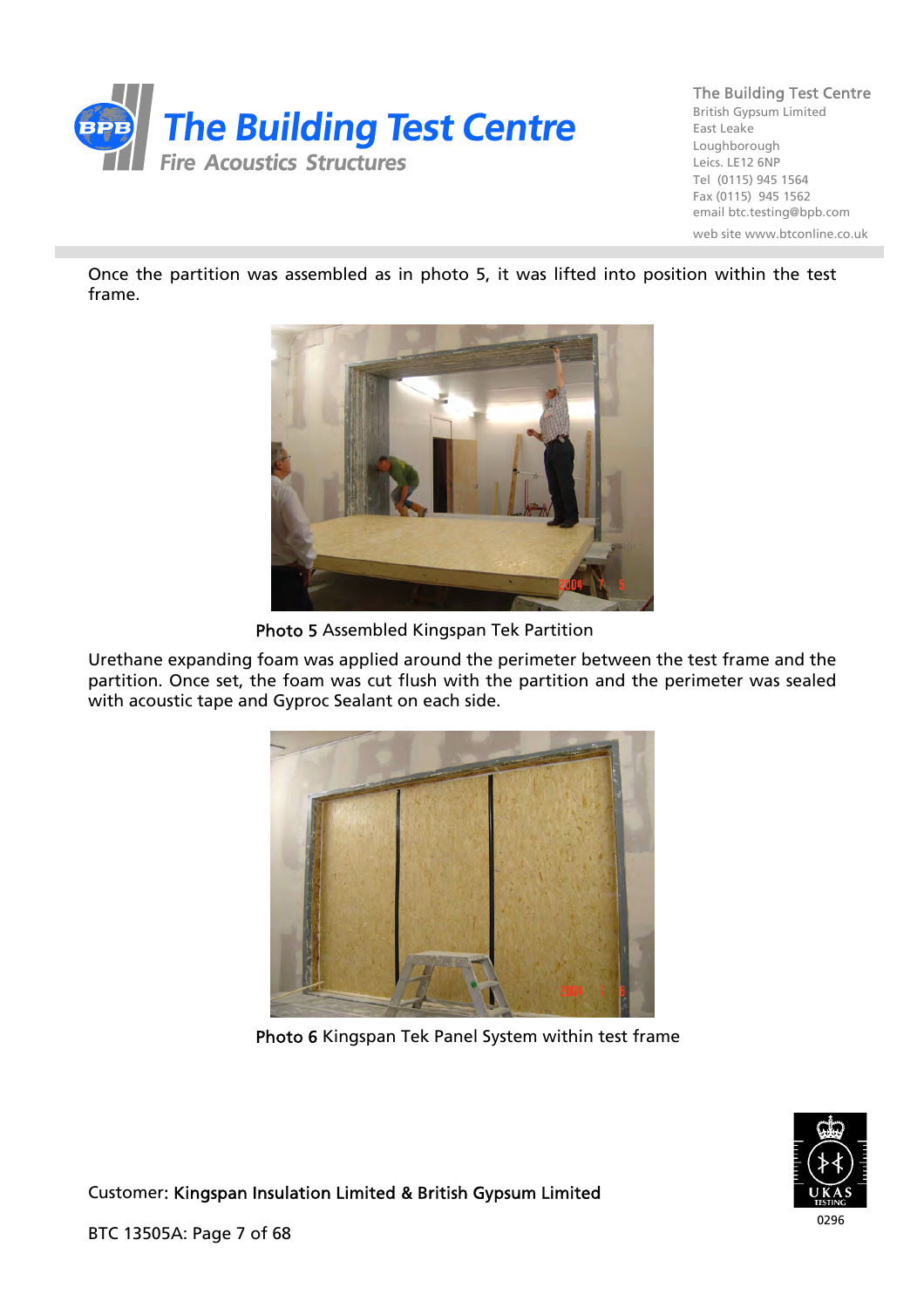

British Gypsum Limited East Leake Loughborough Leics. LE12 6NP Tel (0115) 945 1564 Fax (0115) 945 1562 email btc.testing@bpb.com web site www.btconline.co.uk



Figure 1 Plan view of Kingston Tek Partition

The Kingspan Tek System for this test was also used in all the following tests.

*The descriptions of individual components making up the test specimen were provided by the customer and were checked for accuracy wherever possible.* 

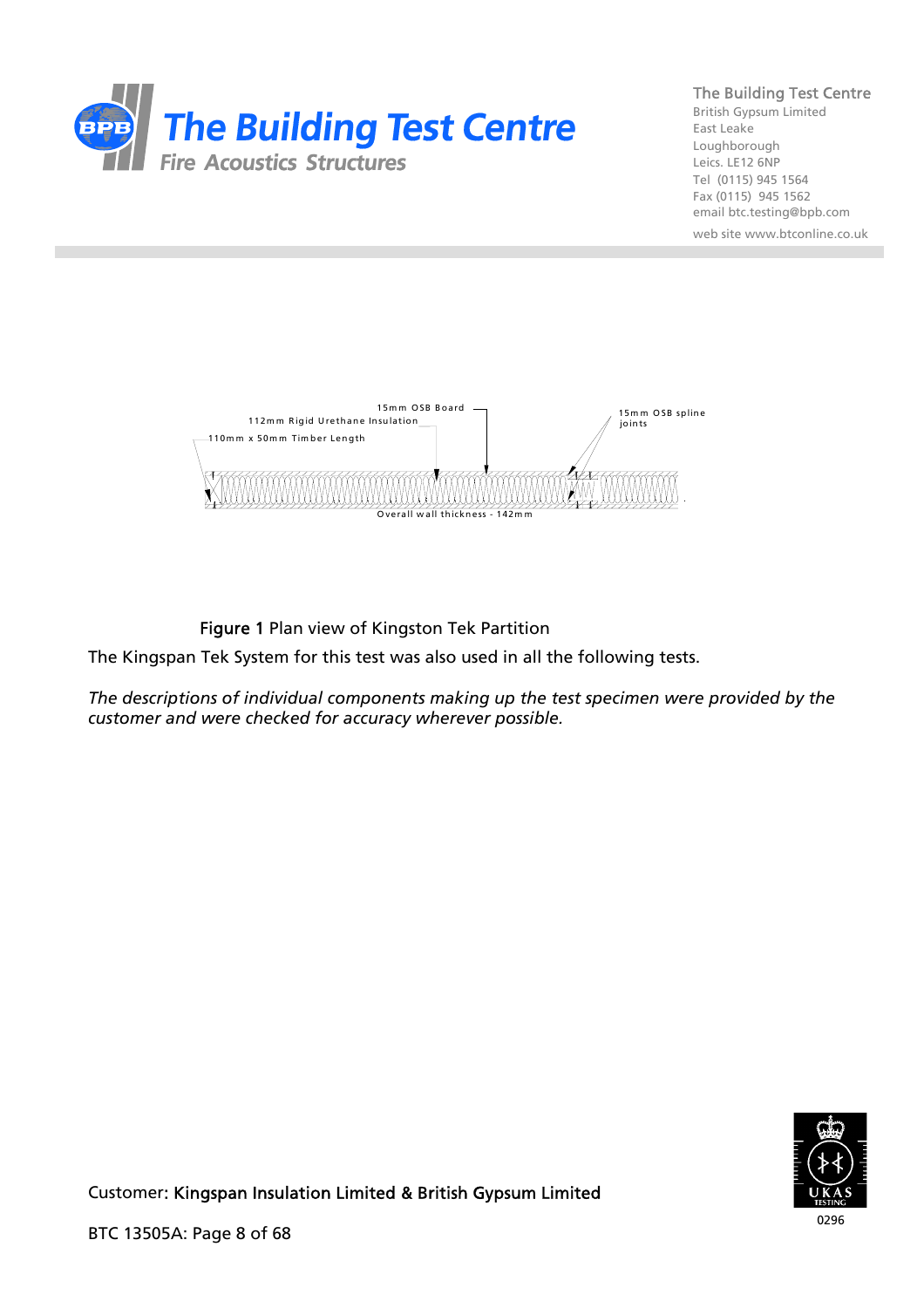

British Gypsum Limited East Leake Loughborough Leics. LE12 6NP Tel (0115) 945 1564 Fax (0115) 945 1562 email btc.testing@bpb.com web site www.btconline.co.uk

## H13516A

A single layer of 15mm Gyproc SoundBloc was screw fixed directly to the Kingspan Tek partition on each side, using 25mm drywall screws at 300mm centres around the perimeter of the board and vertical centre.

The perimeter of the test specimen was sealed with acoustic tape and Gyproc Sealant on each side.



Figure 10 H13516A Plan Cross Section of specimen construction.

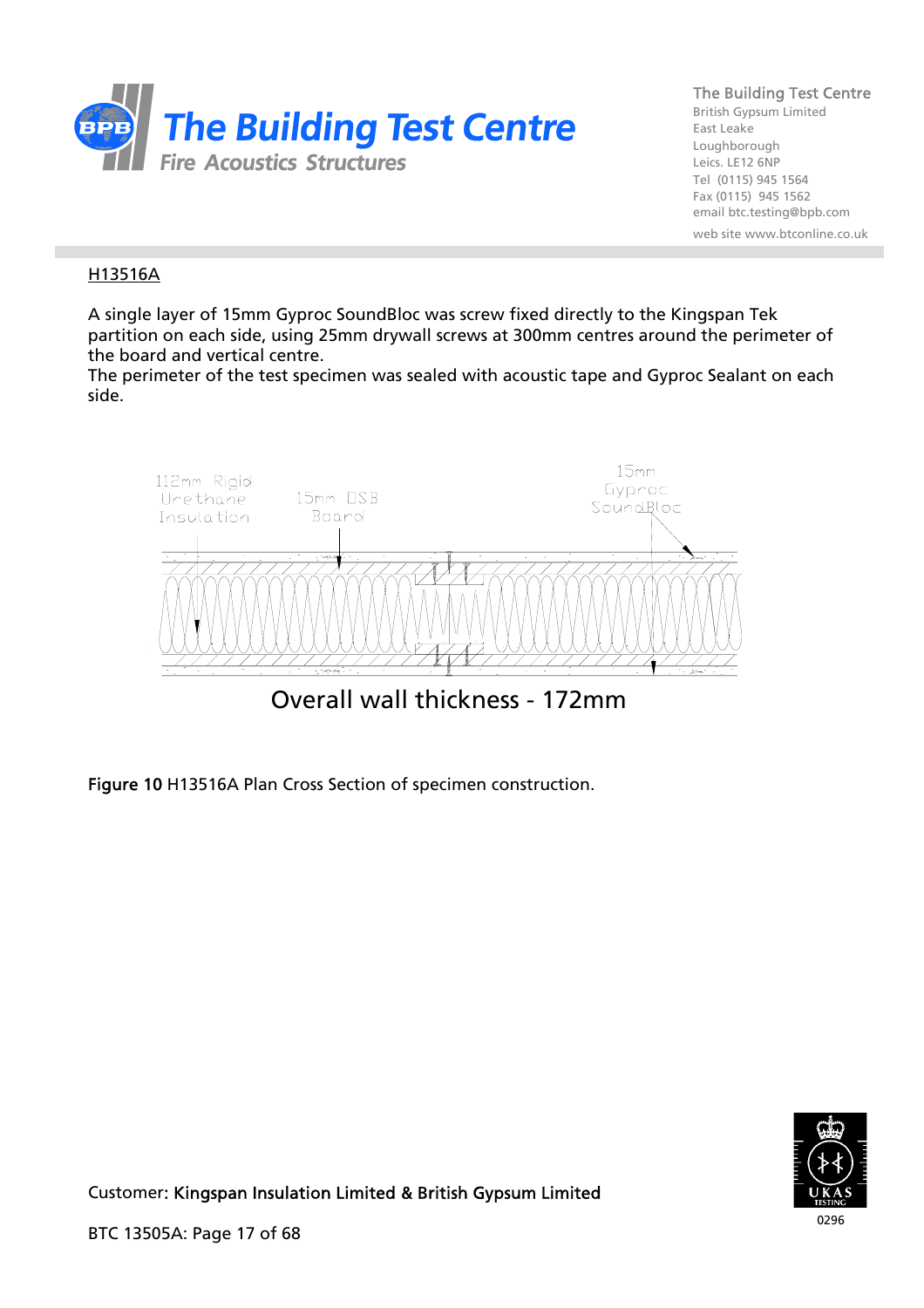

British Gypsum Limited East Leake Loughborough Leics. LE12 6NP Tel (0115) 945 1564 Fax (0115) 945 1562 email btc.testing@bpb.com web site www.btconline.co.uk

## H13523A

An independent wall lining was erected on one side of the Kingspan Tek partition. Gypframe 50C50 channels were offset by 50mm from the face of the Kingspan Tek partition and screw fixed at 600mm centres to the head, base and vertical sides of the test frame on one side. Gypframe 48I50 studs were positioned at 600 mm within the channel. A single layer of 25mm Isowool APR 1200 was positioned between the studs.

A single layer of 15mm Gyproc SoundBloc was screw fixed at 300mm centres around the perimeter of the board and at intermediate studs using 25mm drywall screws. On the other side, the Kingspan Tek partition was exposed. The perimeter of the test specimen was sealed with acoustic tape and Gyproc Sealant on each side.





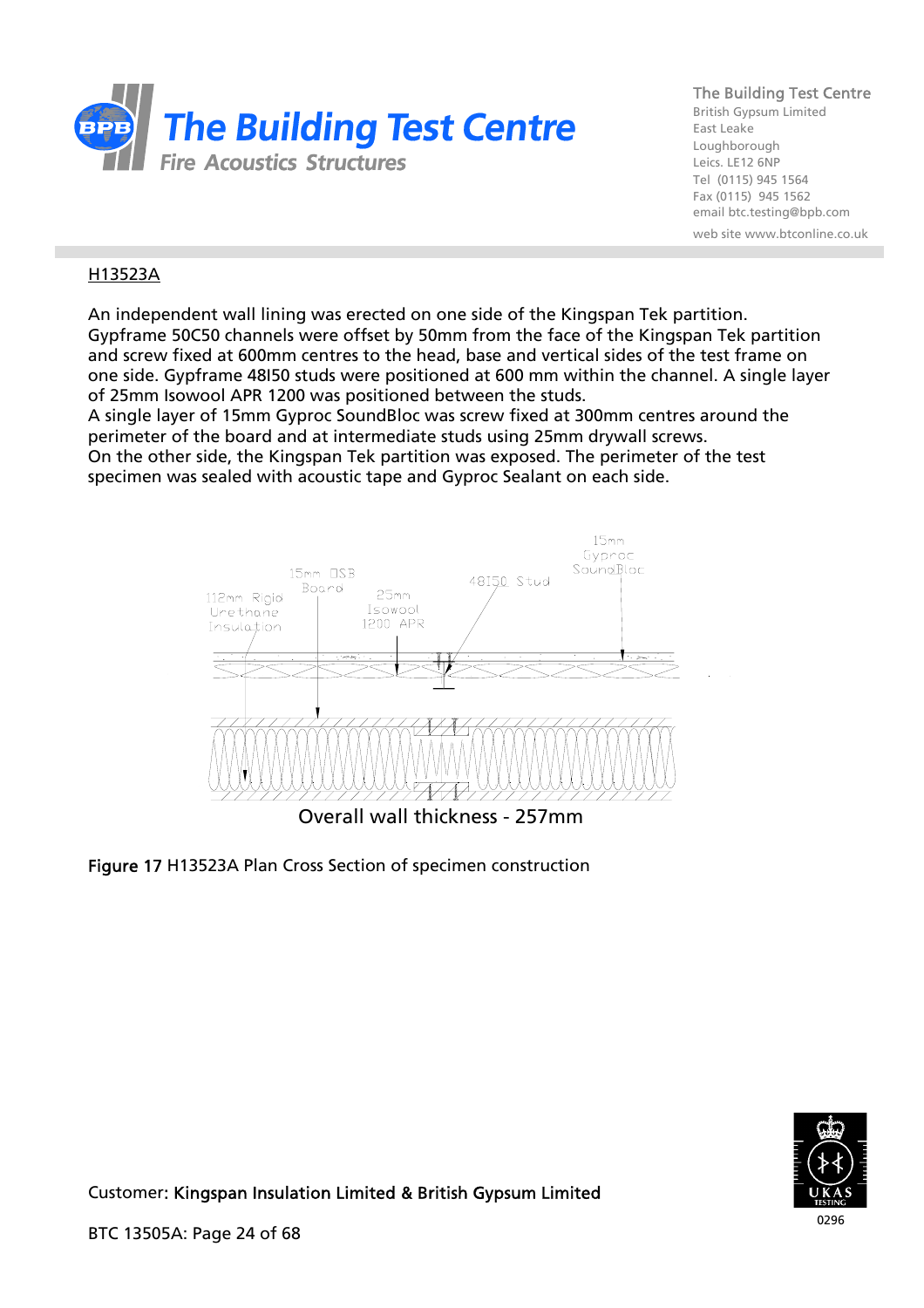

British Gypsum Limited East Leake Loughborough Leics. LE12 6NP Tel (0115) 945 1564 Fax (0115) 945 1562 email btc.testing@bpb.com web site www.btconline.co.uk

## TEST MATERIALS

Kingspan Tek Panel

Nominally 142mm (thick) Kingspan Tek Panel, consisting of a single layer of 15mm OSB either side of 112mm rigid urethane insulation core. Supplied by Kingspan Insulation Limited.

Surface Density:  $21.75 \text{ kg/m}^2$ 

Actual Dimensions: 2395mm(long) x 1219mm(wide) x 142mm(thick)

### Timber

Timber length supplied by Kingspan Insulation Limited.:

 Weight: 9.110kg Weight Per Meter: 2.55kg/m

Actual Dimensions: 3578mm(long) x 110mm(wide) x 51mm(deep)

OSB Length (Spline) supplied by Kingspan Insulation Limited: Actual Dimensions: 2442mm(long) x 95mm(wide) x 15mm(thick) Surface Density:  $9.55kg/m^2$ 

#### Gyproc SoundBloc

Nominally 2400mm (long) x 1200mm (wide) x 15mm (thick) Gyproc SoundBloc, manufactured by British Gypsum, ex East Leake Works.

| Average surface density: | 12.57 kg/m <sup>2</sup> |
|--------------------------|-------------------------|
| Average thickness:       | $15.09$ mm              |
| Board code:              | 16 078 4 20:02          |

The surface density was calculated using the actual weight and size of a selection of the boards used in the test specimen.

### Metal components

- i) GypFrame 50C50 channel, nominally 0.5mm thick, manufactured from galvanised mild steel using the "Ultrasteel" process.
- ii) GypFrame 48I50 studs, nominally 0.5mm thick, manufactured from galvanised mild steel using the "Ultrasteel" process.

All metal components supplied by British Gypsum Limited.

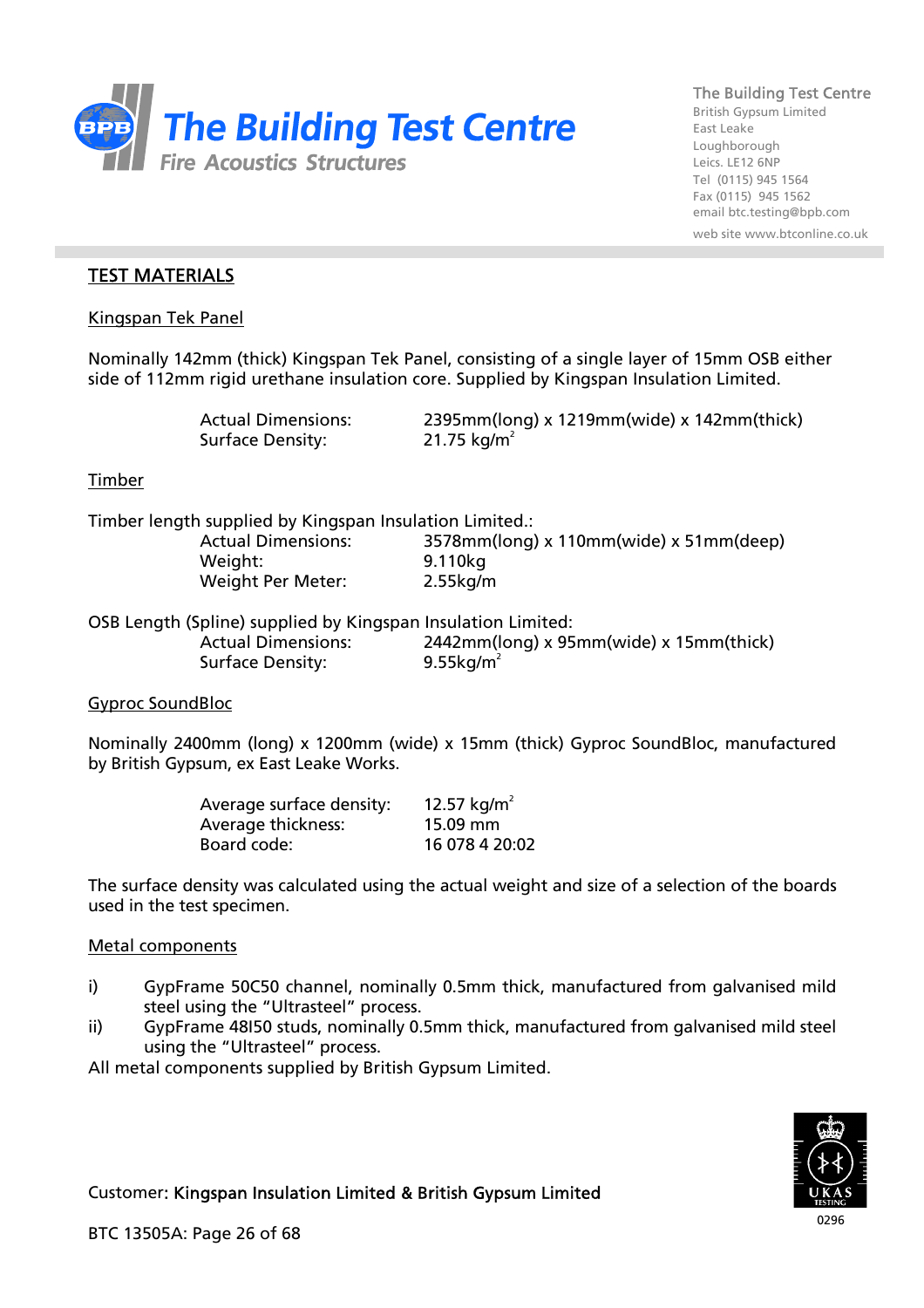

British Gypsum Limited East Leake Loughborough Leics. LE12 6NP Tel (0115) 945 1564 Fax (0115) 945 1562 email btc.testing@bpb.com web site www.btconline.co.uk

#### Insulation

Nominally 25mm thick Isowool 1200 APR glass mineral wool manufactured and supplied by British Gypsum - Isover Limited.

> Average Surface Density: 0.47kg/m<sup>2</sup> Average Density:  $18.7kg/m<sup>3</sup>$

The surface density and density were calculated using the weight of one roll, its nominal surface area and nominal thickness.

#### Fasteners

25mm Gyproc Drywall screws supplied by British Gypsum Limited. 41mm Gyproc Drywall screws supplied by British Gypsum Limited.

#### Urethane Expanding Foam

Urethane Expanding Foam manufactured by Siroflex and supplied by Kingspan Insulation Limited.

Where measurements could not be taken then weight and dimensions were provided by the customer or the manufacturer e.g. from material labelling. Material information was recorded according to procedure MAT/1.

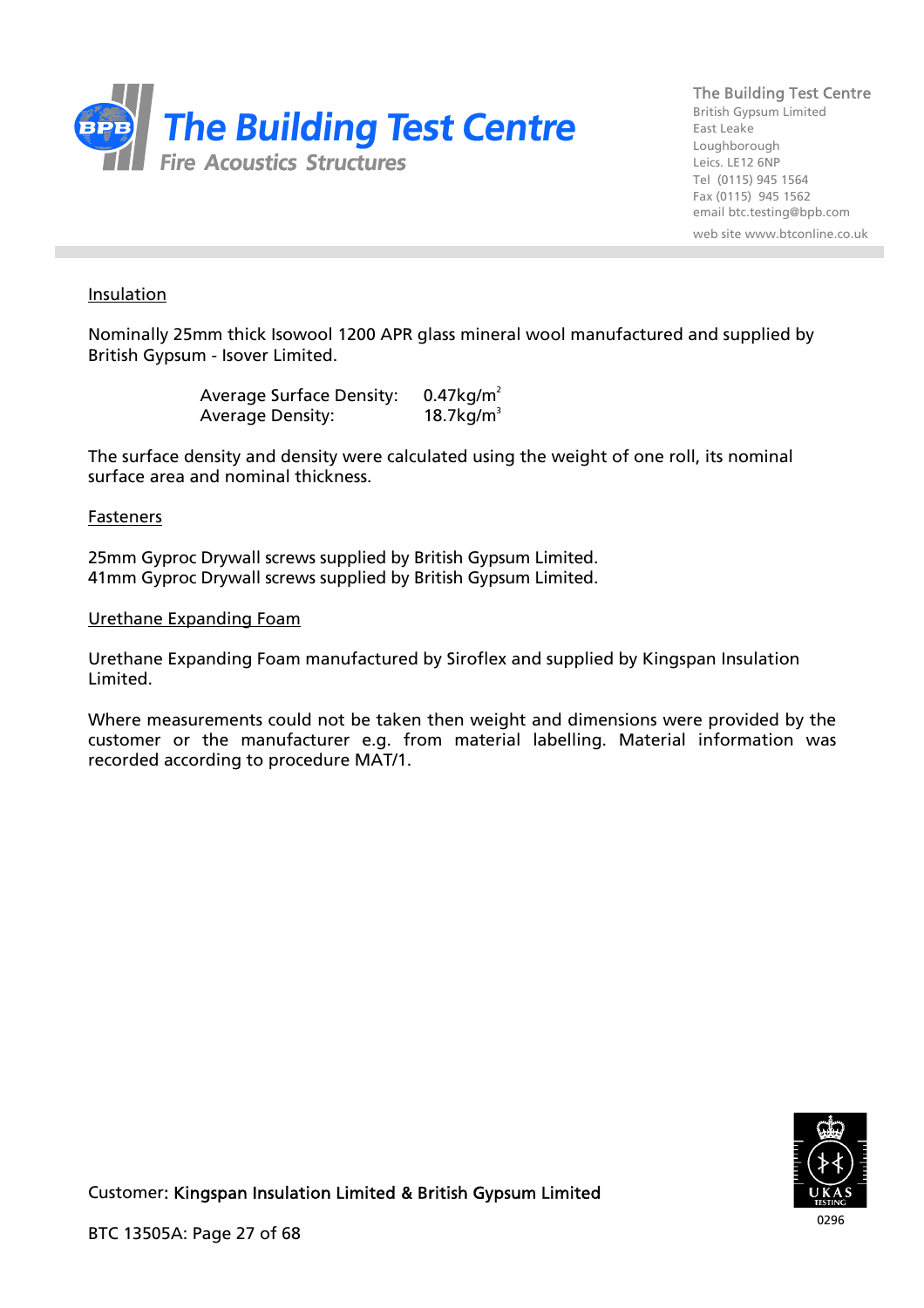

British Gypsum Limited East Leake Loughborough Leics. LE12 6NP Tel (0115) 945 1564 Fax (0115) 945 1562 email btc.testing@bpb.com

web site www.btconline.co.uk

# TEST PROCEDURE

The test specimen (3.6 m x 2.4 m) was constructed in a wall dividing two reverberant rooms of approximately  $98m<sup>3</sup>$  and  $62m<sup>3</sup>$ . The accuracy of the test method conforms to BS EN 20140-2:1993, the test procedure used was 140/3 issue 5. Broad-band white noise was used to measure the level differences and broad-band pink noise was used to measure the reverberation times. Third octave band pass filters were used in real time mode. See appendix B for further information.

Where serial measurements were taken, Band Pass noise was used for individual third octave frequencies.

# LIMITATIONS

The results only relate to the behaviour of the element of construction under the particular conditions of test; they are not intended to be the sole criteria for assessing the potential acoustic performance of the element in use nor do they reflect the actual behaviour.

The specification and interpretation of test methods are the subject of ongoing development and refinement. Changes in associated legislation may also occur. For these reasons it is recommended that the relevance of test reports over 5 years old should be considered by the user. The laboratory that issued the report will be able to offer, on behalf of the legal owner, a review of the procedures adopted for a particular test to ensure that they are consistent with current practices, and if required may endorse the test report.

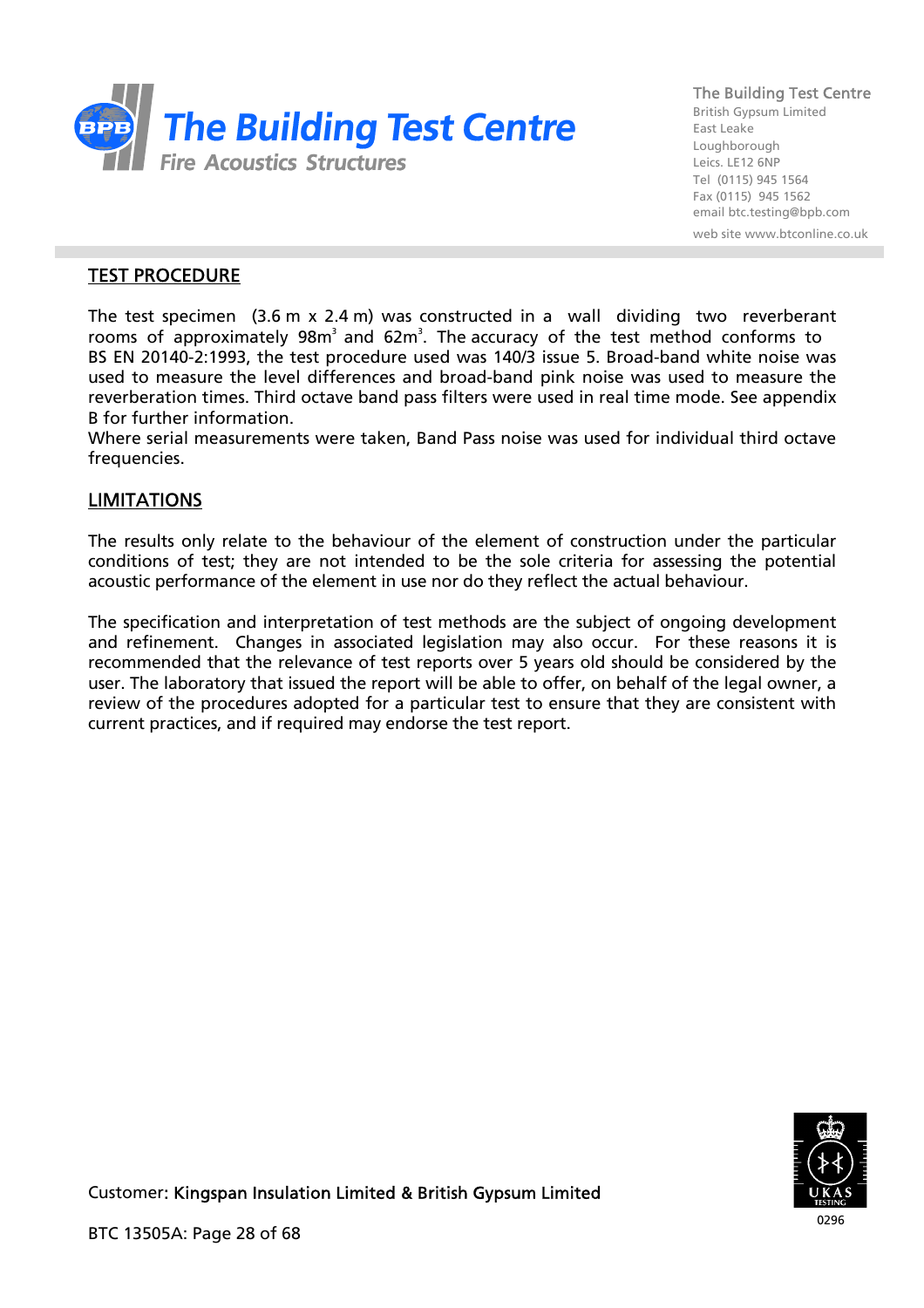| LABORATORY AIRBORNE SOUND INSULATION TEST - BS EN ISO 140-3:1995 |                              |           |                                              |    |                               |                     |                               |                   |        |           |  |  |
|------------------------------------------------------------------|------------------------------|-----------|----------------------------------------------|----|-------------------------------|---------------------|-------------------------------|-------------------|--------|-----------|--|--|
| Test Code:                                                       |                              | H13516A   |                                              |    | Test Date:                    | 08/07/04            |                               |                   |        |           |  |  |
|                                                                  |                              |           |                                              |    |                               |                     | Room T <sub>2</sub>           | Room T1           |        |           |  |  |
|                                                                  | Specimen Area, S =           | 8.64      | m <sup>2</sup>                               |    | Room Volume, m <sup>3</sup> : |                     | 98                            | 59.51             |        |           |  |  |
|                                                                  |                              |           |                                              |    |                               | Temperature, deg.C: | 17.8                          | 18.6              |        |           |  |  |
|                                                                  |                              |           |                                              |    | Rel. Humidity, %RH:           |                     | 64.4                          | 61.1              |        |           |  |  |
|                                                                  |                              |           |                                              | R  |                               |                     |                               |                   |        |           |  |  |
| Freq                                                             | Source                       | Rec. (uc) | Test Room T2 to Test Room T1<br><b>Bgrnd</b> |    | Rec. (corr)                   | Rev.time            | Corr.                         | R                 | U.Dev. | $1/1$ Oct |  |  |
| Hz                                                               | dB                           | dB        | dB                                           |    | dB                            | Sec                 | dB                            | dB                | dB     | dB        |  |  |
| 50                                                               | 61.3                         | 29.0      | $\overline{14.4}$                            |    | 28.8                          | 0.65                | $-2.3$                        | 30.2              |        |           |  |  |
| 63                                                               | 65.0                         | 41.3      | 13.4                                         |    | 41.3                          | 0.86                | $-1.1$                        | 22.6              |        | 22.8      |  |  |
| 80                                                               | 70.6                         | 48.9      | 11.9                                         |    | 48.9                          | 0.79                | $-1.4$                        | 20.3              |        |           |  |  |
| 100                                                              | 75.8                         | 46.3      | 24.5                                         |    | 46.3                          | 1.12                | 0.1                           | 29.6              |        |           |  |  |
| 125                                                              | 78.9                         | 50.2      | 11.7                                         |    | 50.2                          | 1.21                | 0.4                           | 29.1              |        | 28.3      |  |  |
| 160                                                              | 85.9                         | 58.8      | 10.4                                         |    | 58.8                          | 1.00                | $-0.4$                        | 26.7              | 0.3    |           |  |  |
| 200                                                              | 92.4                         | 63.7      | 17.5                                         |    | 63.7                          | 1.39                | 1.0                           | 29.7              | 0.3    |           |  |  |
| 250                                                              | 94.5                         | 67.6      | 16.7                                         |    | 67.6                          | 1.08                | $-0.1$                        | 26.8              | 6.2    | 28.2      |  |  |
| 315                                                              | 94.4                         | 66.3      | 16.0                                         |    | 66.3                          | 1.21                | 0.4                           | 28.5              | 7.5    |           |  |  |
| 400                                                              | 93.1                         | 63.2      | 20.4                                         |    | 63.2                          | 1.18                | 0.3                           | 30.2              | 8.8    |           |  |  |
| 500                                                              | 91.3                         | 56.9      | 20.1                                         |    | 56.9                          | 1.12                | 0.1                           | 34.5              | 5.5    | 33.2      |  |  |
| 630                                                              | 90.2                         | 51.7      | 18.9                                         |    | 51.7                          | 1.24                | 0.5                           | 39.0              | 2.0    |           |  |  |
| 800                                                              | 90.9                         | 48.0      | 16.3                                         |    | 48.0                          | 1.50                | 1.3                           | 44.2              |        |           |  |  |
| 1 0 0 0                                                          | 90.4                         | 42.3      | 16.1                                         |    | 42.3                          | 1.51                | 1.4                           | 49.5              |        | 47.7      |  |  |
| 1 2 5 0                                                          | 91.1                         | 36.3      | 13.8                                         |    | 36.3                          | 1.64                | 1.7                           | 56.5              |        |           |  |  |
| 1600                                                             | 94.1                         | 35.4      | 18.3                                         |    | 35.4                          | 1.65                | 1.8                           | 60.5              |        |           |  |  |
| 2000                                                             | 95.7                         | 36.9      | 16.1                                         |    | 36.9                          | 1.67                | 1.8                           | 60.6              |        | 58.2      |  |  |
| 2500                                                             | 94.2                         | 40.2      | 16.8                                         |    | 40.2                          | 1.55                | 1.5                           | 55.5              |        |           |  |  |
| 3 1 5 0                                                          | 93.2                         | 38.3      | 15.5                                         |    | 38.3                          | 1.43                | 1.1                           | 56.0              |        |           |  |  |
| 4 0 0 0                                                          | 91.9                         | 33.1      | 13.8                                         |    | 33.1                          | 1.43                | 1.1                           | 59.9              |        | 58.8      |  |  |
| 5 0 0 0                                                          | 89.6                         | 26.4      | 14.3                                         |    | 26.1                          | 1.29                | 0.7                           | 64.2              |        |           |  |  |
| 6300<br>8 0 0 0                                                  |                              |           |                                              |    |                               |                     |                               |                   |        |           |  |  |
| 10 000                                                           |                              |           |                                              |    |                               |                     |                               |                   |        |           |  |  |
|                                                                  | <b>Single Figure Ratings</b> |           | <b>Rw</b>                                    | C  |                               | Ctr                 |                               | Total U. Dev., dB | 30.6   |           |  |  |
|                                                                  | <b>BS EN ISO 717-1: 1997</b> |           | dB                                           | dB |                               | dB                  |                               |                   |        |           |  |  |
|                                                                  |                              |           | 40                                           | -1 |                               | -5                  |                               |                   |        |           |  |  |
|                                                                  |                              |           |                                              |    |                               |                     |                               |                   |        |           |  |  |
|                                                                  |                              |           | $(100 - 5000)$                               | 0  |                               | -5                  |                               |                   |        |           |  |  |
|                                                                  | <b>Background Corrected</b>  |           |                                              |    |                               |                     |                               |                   |        |           |  |  |
|                                                                  |                              |           | $(50-3150)$                                  | -2 |                               | -6                  |                               |                   |        |           |  |  |
|                                                                  |                              |           |                                              |    |                               |                     | Test Procedure: 140/3/issue 5 |                   |        |           |  |  |
|                                                                  |                              |           | $(50-5000)$                                  | -1 |                               | -6                  | Worksheet: 140_3_1.XLS        |                   |        |           |  |  |

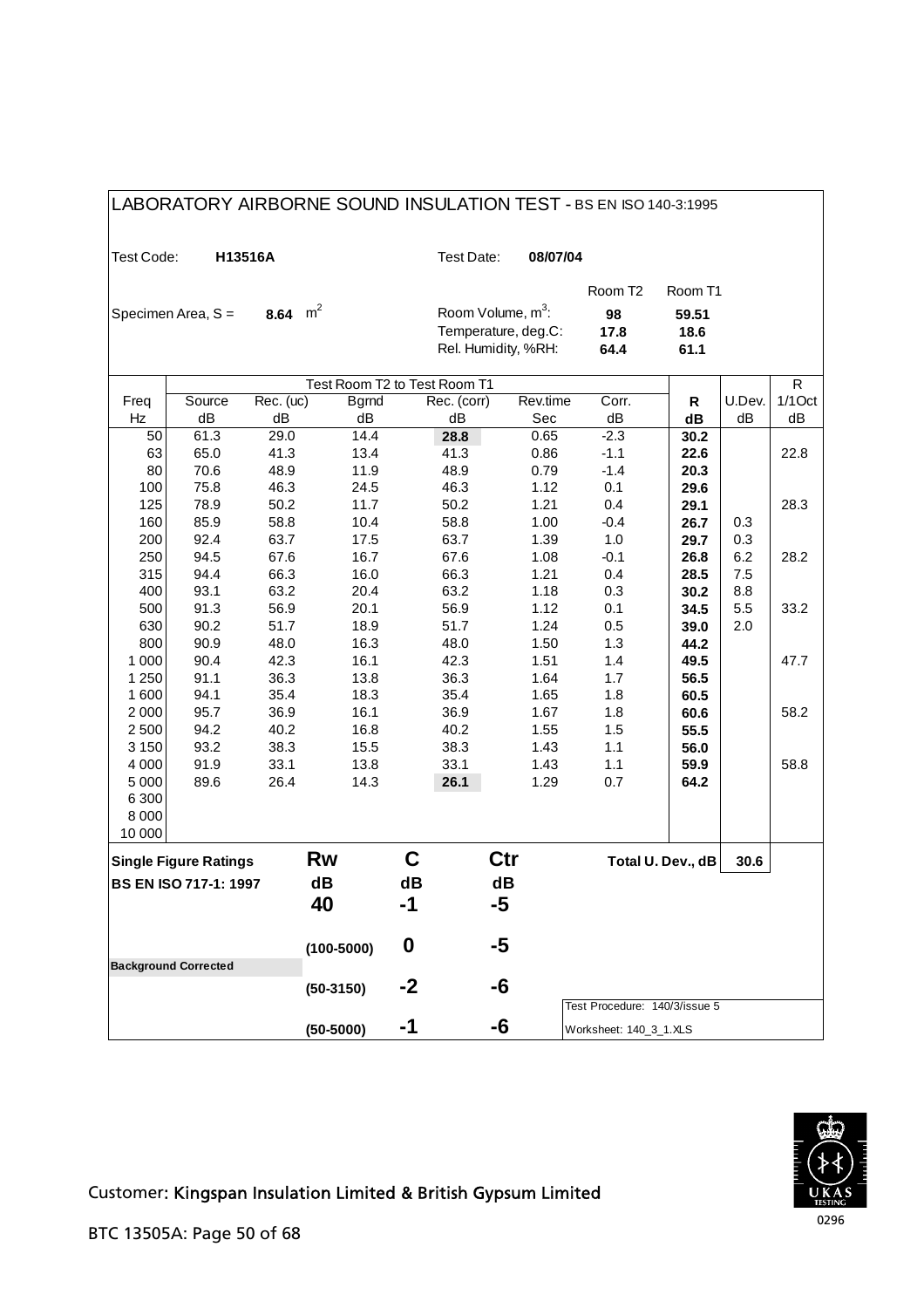

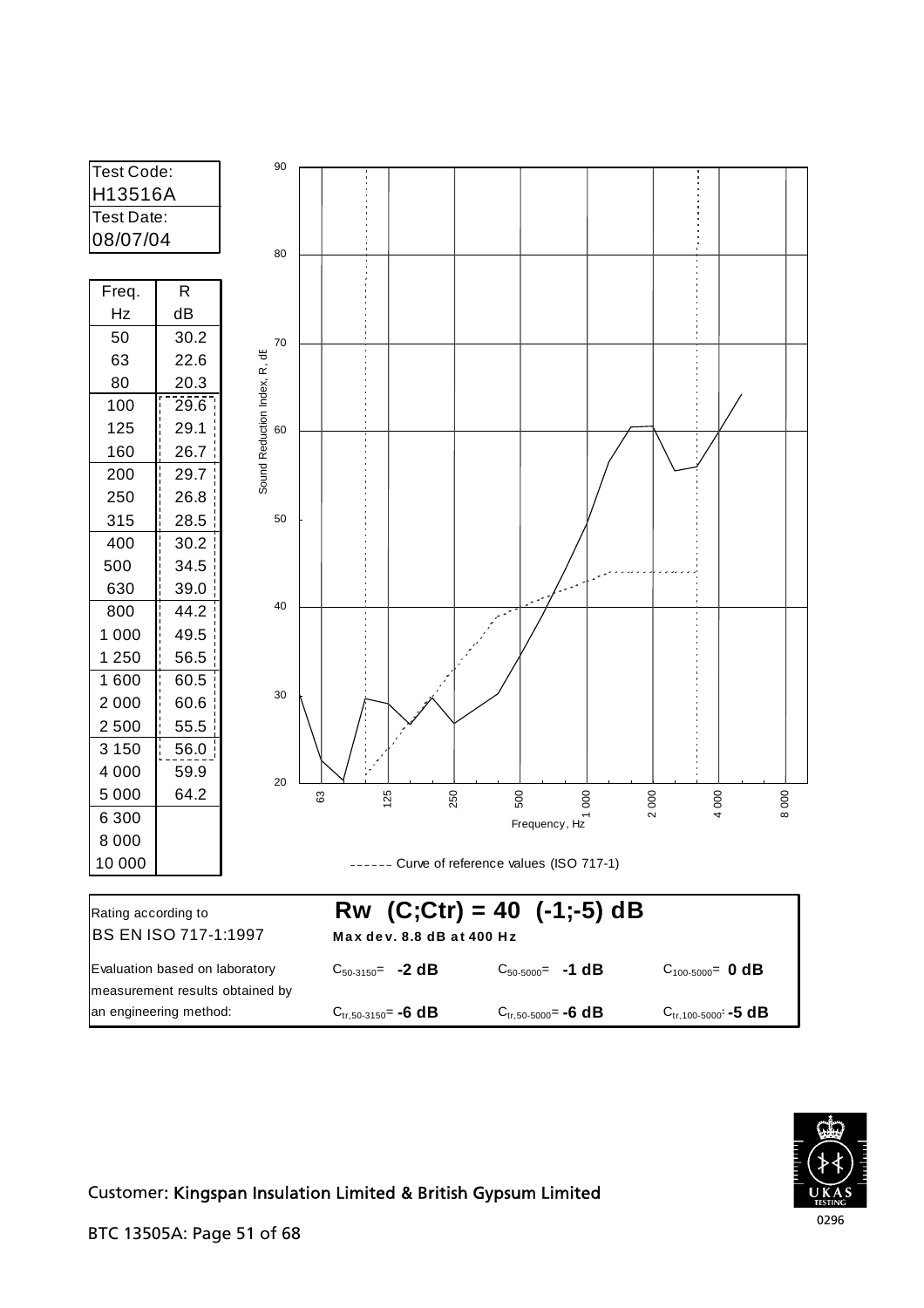| LABORATORY AIRBORNE SOUND INSULATION TEST - BS EN ISO 140-3:1995 |                              |              |                              |              |              |                               |                               |                   |        |           |  |  |
|------------------------------------------------------------------|------------------------------|--------------|------------------------------|--------------|--------------|-------------------------------|-------------------------------|-------------------|--------|-----------|--|--|
| Test Code:                                                       |                              | H13523A      |                              |              | Test Date:   | 09/07/04                      |                               |                   |        |           |  |  |
|                                                                  |                              |              |                              |              |              |                               | Room T <sub>2</sub>           | Room T1           |        |           |  |  |
|                                                                  | Specimen Area, S =           | 8.64         | $m^2$                        |              |              | Room Volume, m <sup>3</sup> : | 98                            | 58.8              |        |           |  |  |
|                                                                  |                              |              |                              |              |              | Temperature, deg.C:           | 18.1                          | 18.6              |        |           |  |  |
|                                                                  |                              |              |                              |              |              | Rel. Humidity, %RH:           | 50.2                          | 48.5              |        |           |  |  |
|                                                                  |                              |              | Test Room T2 to Test Room T1 |              |              |                               |                               |                   |        |           |  |  |
|                                                                  |                              |              |                              | $\mathsf{R}$ |              |                               |                               |                   |        |           |  |  |
| Freq                                                             | Source                       | Rec. (uc)    | <b>Bgrnd</b>                 |              | Rec. (corr)  | Rev.time                      | Corr.                         | R                 | U.Dev. | $1/1$ Oct |  |  |
| Hz                                                               | dB                           | dB           | dB                           |              | dB           | Sec                           | dB                            | dB                | dB     | dB        |  |  |
| 50<br>63                                                         | 87.6<br>87.8                 | 63.2<br>67.9 | 16.6<br>16.4                 |              | 63.2<br>67.9 | 0.58<br>0.85                  | $-2.7$                        | 21.7              |        |           |  |  |
| 80                                                               | 92.4                         | 71.1         | 13.9                         |              | 71.1         | 0.64                          | $-1.1$<br>$-2.3$              | 18.8<br>19.0      |        | 19.6      |  |  |
| 100                                                              | 96.7                         | 67.2         | 22.4                         |              | 67.2         | 0.85                          | $-1.1$                        | 28.4              | 8.6    |           |  |  |
| 125                                                              | 100.7                        | 68.1         | 10.8                         |              | 68.1         | 0.94                          | $-0.6$                        | 32.0              | 8.0    | 31.3      |  |  |
| 160                                                              | 107.0                        | 68.9         | 8.4                          |              | 68.9         | 1.04                          | $-0.2$                        | 37.9              | 5.1    |           |  |  |
| 200                                                              | 112.2                        | 69.7         | 16.9                         |              | 69.7         | 1.54                          | 1.5                           | 44.0              | 2.0    |           |  |  |
| 250                                                              | 113.8                        | 67.7         | 13.9                         |              | 67.7         | 1.44                          | 1.2                           | 47.3              | 1.7    | 46.6      |  |  |
| 315                                                              | 112.8                        | 62.0         | 16.8                         |              | 62.0         | 1.24                          | 0.6                           | 51.4              | 0.6    |           |  |  |
| 400                                                              | 110.3                        | 56.5         | 20.5                         |              | 56.5         | 1.11                          | 0.1                           | 53.9              | 1.1    |           |  |  |
| 500                                                              | 106.9                        | 50.6         | 19.6                         |              | 50.6         | 1.18                          | 0.3                           | 56.6              |        | 53.9      |  |  |
| 630                                                              | 105.3                        | 53.2         | 18.2                         |              | 53.2         | 1.11                          | 0.1                           | 52.2              | 4.8    |           |  |  |
| 800                                                              | 104.3                        | 46.0         | 16.8                         |              | 46.0         | 1.41                          | 1.1                           | 59.4              |        |           |  |  |
| 1 0 0 0                                                          | 103.1                        | 44.1         | 15.1                         |              | 44.1         | 1.48                          | 1.3                           | 60.3              |        | 60.9      |  |  |
| 1 2 5 0                                                          | 102.2                        | 39.1         | 13.6                         |              | 39.1         | 1.60                          | 1.7                           | 64.8              |        |           |  |  |
| 1600                                                             | 104.6                        | 38.8         | 17.5                         |              | 38.8         | 1.58                          | 1.6                           | 67.4              |        |           |  |  |
| 2000                                                             | 105.2                        | 38.1         | 15.2                         |              | 38.1         | 1.51                          | 1.4                           | 68.5              |        | 67.4      |  |  |
| 2500                                                             | 103.1                        | 37.8         | 16.0                         |              | 37.8         | 1.46                          | 1.3                           | 66.6              |        |           |  |  |
| 3 1 5 0                                                          | 101.0                        | 35.6         | 14.9                         |              | 35.6         | 1.36                          | 1.0                           | 66.4              |        |           |  |  |
| 4 0 0 0<br>5 0 0 0                                               | 98.5<br>96.5                 | 26.5<br>21.5 | 12.8<br>13.5                 |              | 26.3         | 1.36<br>1.21                  | 1.0<br>0.5                    | 73.2              |        | 70.0      |  |  |
| 6 3 0 0                                                          |                              |              |                              |              | 20.8         |                               |                               | 76.2              |        |           |  |  |
| 8 0 0 0                                                          |                              |              |                              |              |              |                               |                               |                   |        |           |  |  |
| 10 000                                                           |                              |              |                              |              |              |                               |                               |                   |        |           |  |  |
|                                                                  | <b>Single Figure Ratings</b> |              | Rw                           | C            |              | Ctr                           |                               | Total U. Dev., dB | 31.9   |           |  |  |
|                                                                  | <b>BS EN ISO 717-1: 1997</b> |              | dB                           | dB           |              | dB                            |                               |                   |        |           |  |  |
|                                                                  |                              |              | 56                           | -4           |              | $-10$                         |                               |                   |        |           |  |  |
|                                                                  |                              |              |                              |              |              |                               |                               |                   |        |           |  |  |
|                                                                  |                              |              | $(100 - 5000)$               | -3           |              | $-10$                         |                               |                   |        |           |  |  |
|                                                                  | <b>Background Corrected</b>  |              |                              |              |              |                               |                               |                   |        |           |  |  |
|                                                                  |                              |              | $(50-3150)$                  | -8           |              | -19                           |                               |                   |        |           |  |  |
|                                                                  |                              |              |                              |              |              |                               | Test Procedure: 140/3/issue 5 |                   |        |           |  |  |
|                                                                  |                              |              | $(50-5000)$                  | -7           |              | -19                           | Worksheet: 140_3_1.XLS        |                   |        |           |  |  |

# LABORATORY AIRBORNE SOUND INSULATION TEST - BS EN ISO 140-3:1995



٦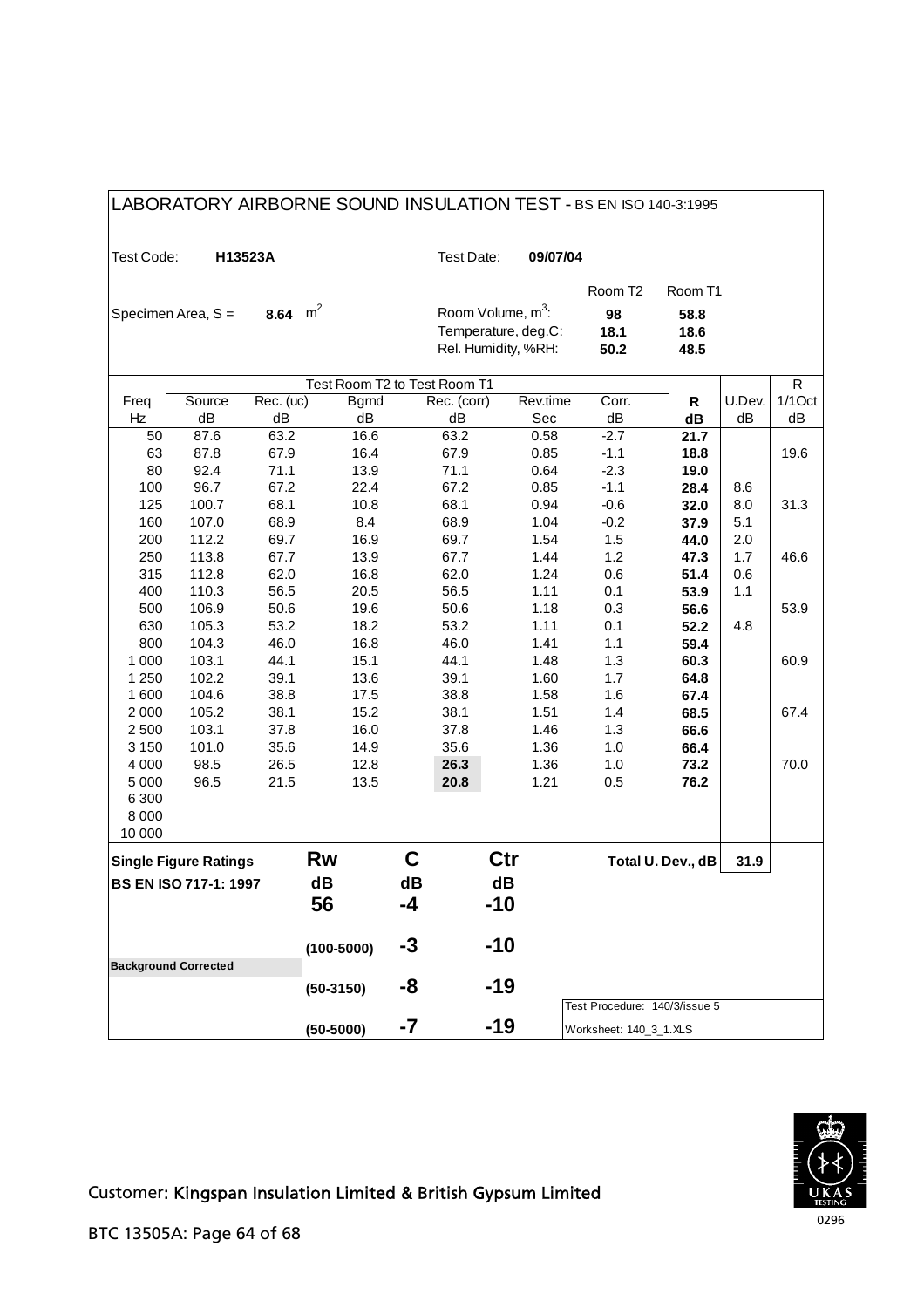